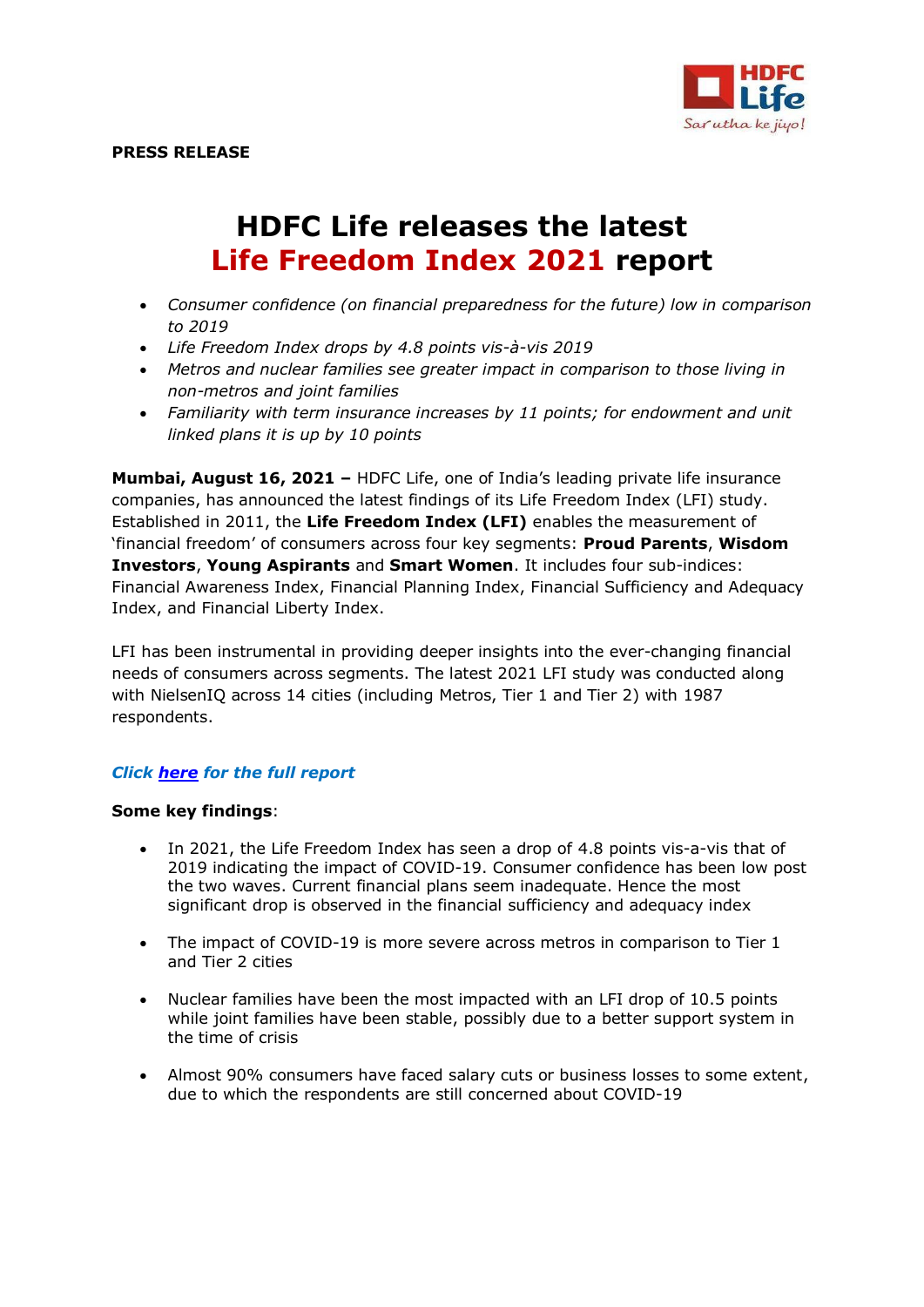

 The top three concerns for the future - economic slowdown, job insecurity and fear of debt due to lack of income – are driving low confidence in terms of financial preparedness

#### **Increase in awareness on financial planning and life insurance**

- Financial awareness has increased during the last two waves. Consumers are looking to empower themselves with a better understanding of financial planning
- Maintaining one's standard of living under unexpected adverse events has been an important factor driving the need for financial security
- Familiarity with term insurance has increased by 11 points. For both endowment and unit linked plans, it has gone up by10 points
- COVID-19 has highlighted the importance of life insurance. 41% respondents have availed a life insurance policy post the first wave that enabled them to plan better for the second wave

### **Segment Level Trends**

- The impact of COVID-19 on financial preparedness is more prominent amongst Proud Parents followed by the segment of Smart Women. This is largely driven by the feeling of insufficiency
- Wisdom Investors and Young Aspirants have seen the least impact. This is likely due to reasons such as maturity in investments and no dependents / lesser financial responsibilities, respectively

### **Vishal Subharwal, Head – Marketing, Digital Business & E-commerce – HDFC**

**Life** said, "Life Freedom Index is our barometer for measuring the levels of financial awareness, the planning and the adequacy of the plan. Over the last few years we have seen changing trends. What makes the report different this time is the pandemic and its impact on consumer confidence.

The 4.8 point drop in the index indicates that the health pandemic has turned into a financial concern with various challenges surfacing.

Better financial planning with life insurance has emerged as the need of the moment. We hope individuals with responsibilities will see value in securing themselves financially thereby protecting their families from unforeseen events."